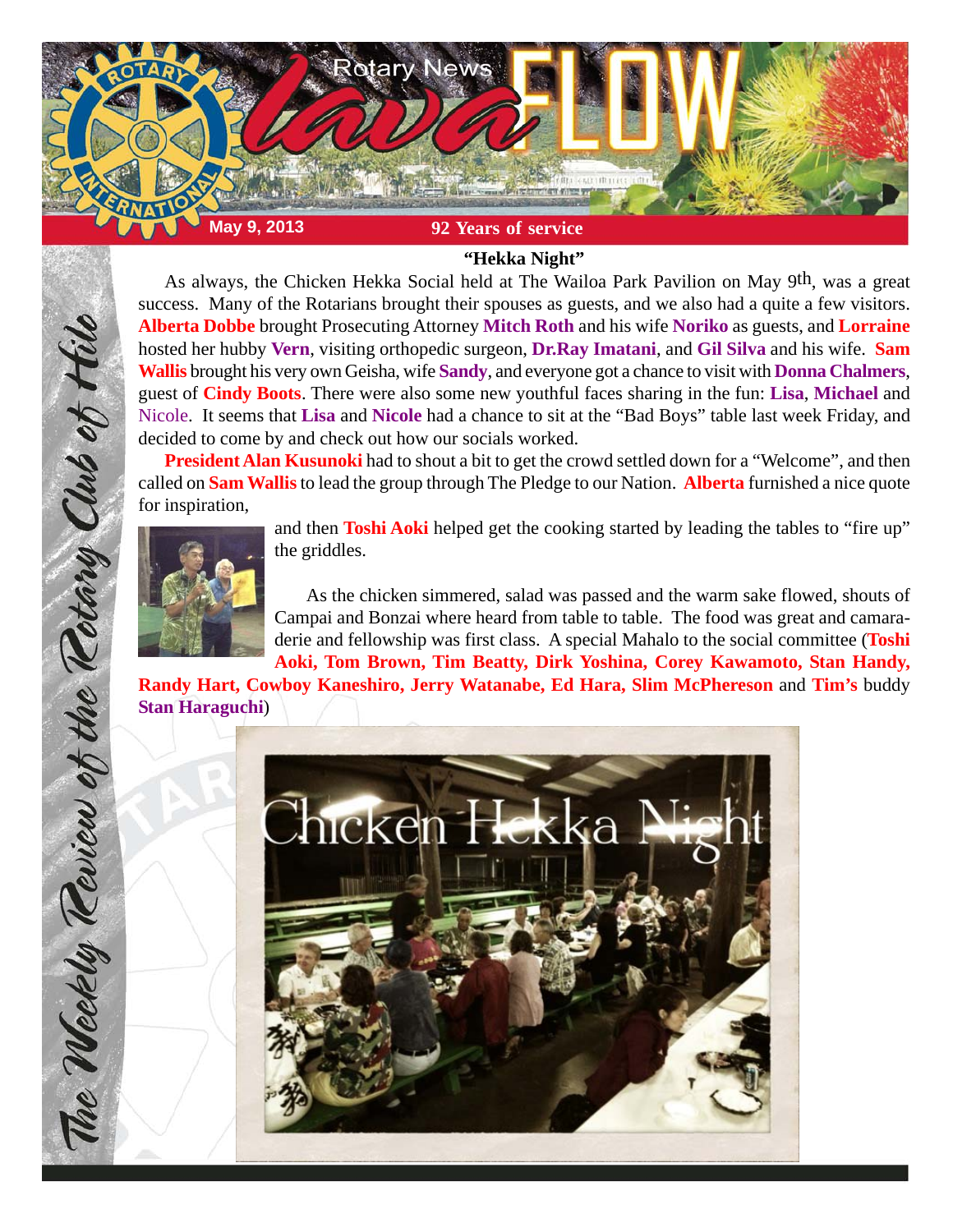**ROTARY CLUB OF HILO**